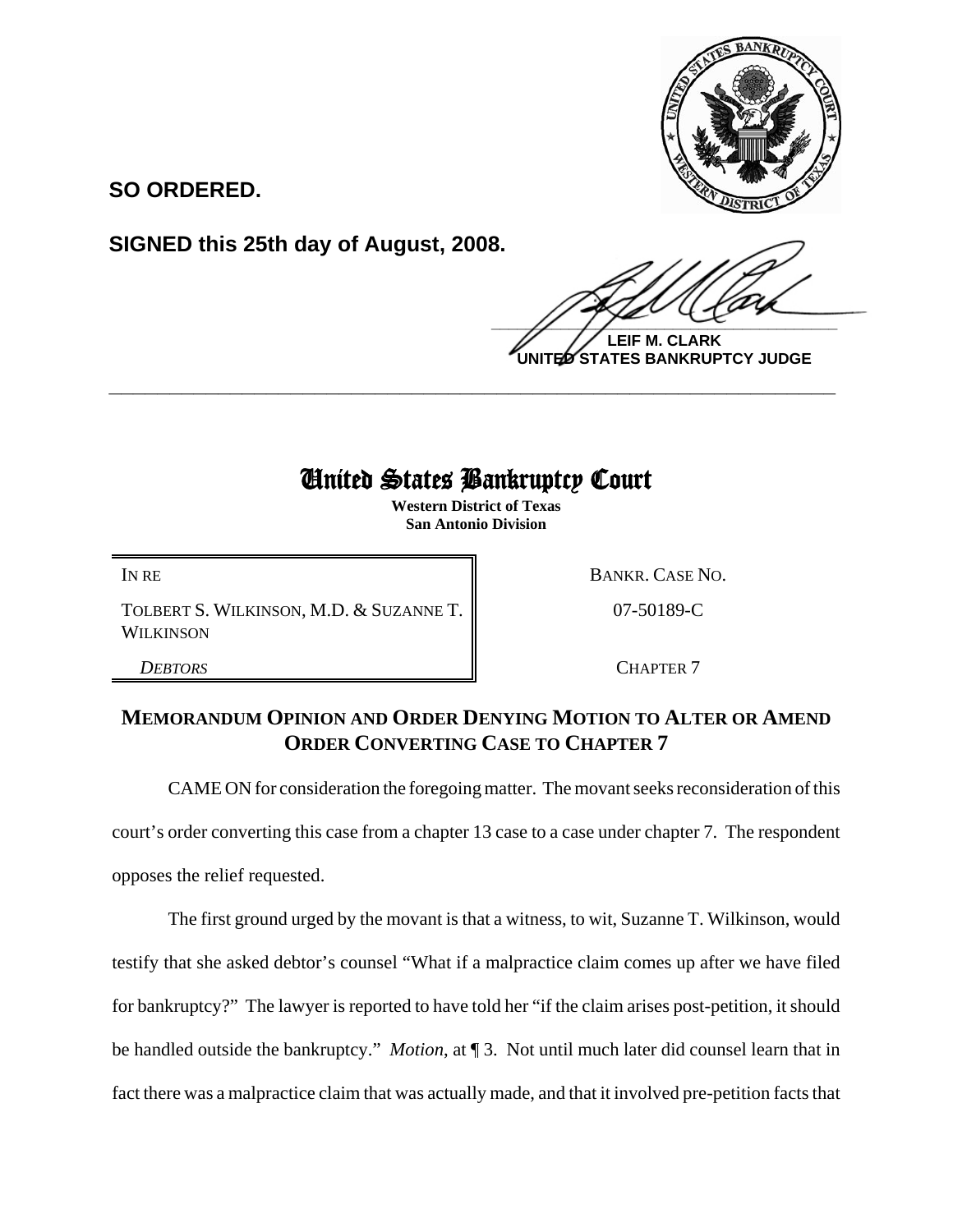made the claim a pre-petition claim that could not be handled "outside the bankruptcy." *Id.*, at ¶¶

6-8.

The respondent retorts:

The Motion fails to state any newly discovered evidence that was not previously available nor does it point to any evidence in the record that clearly establishes a manifest error of law or fact. A motion filed pursuant to Fed. R. Civ. Pr. 59 should not to be used to raise arguments or present evidence for the first time when they could have been raised earlier. *Kona Enterprises v. Estate of Bishop*, 229 F.3d 877, 890 (9th Cir. 2000). Debtors desire to introduce testimony of Suzanne Wilkinson and Richard Wagner. However, the testimony of these two witnesses cannot be considered "newly discovered". The identity and the relevant knowledge of Ms. Wilkinson and Mr. Wagner were certainly known to Debtors at the time of the hearing. Debtors have not shown any satisfactory reason why such testimony was not presented at the hearing at which the Court considered the conversion of Debtor's Chapter 13 case. Debtors certainly cannot claim surprise as to the need of this evidence as Respondent's Motion to Convert specifically addressed the circumstances around Debtors' failure to place Respondent on notice of the bankruptcy proceeding as the first of many examples of Debtor's bad faith conduct. As such, any testimony proffered by way of these two witnesses should not be considered and Debtors' Motion should be denied.

*Response*, at  $\P$ I. The court agrees entirely with this analysis and adopts it as its own. The court only adds that, by presenting this "evidence" post-hearing, the respondent is deprived of the opportunity to cross-examine the witnesses in any effective fashion. That is another reason to deny the request to alter or amend judgment on grounds of "newly discovered evidence."

As a second ground for relief, movants contend that the conversion has wreaked havoc on a companion chapter 11 case, *In re* Stone Oak Cosmetic Surgery Center & Spa, P.A., Bankr. Case No. 05-54888-K. The debtor is alleged to be the principal owner and operator of this professional association, whose plan was confirmed December 19, 2006. Significantly, that case was closed and a final decree was entered on January 15, 2008. Nonetheless, the movants here state that the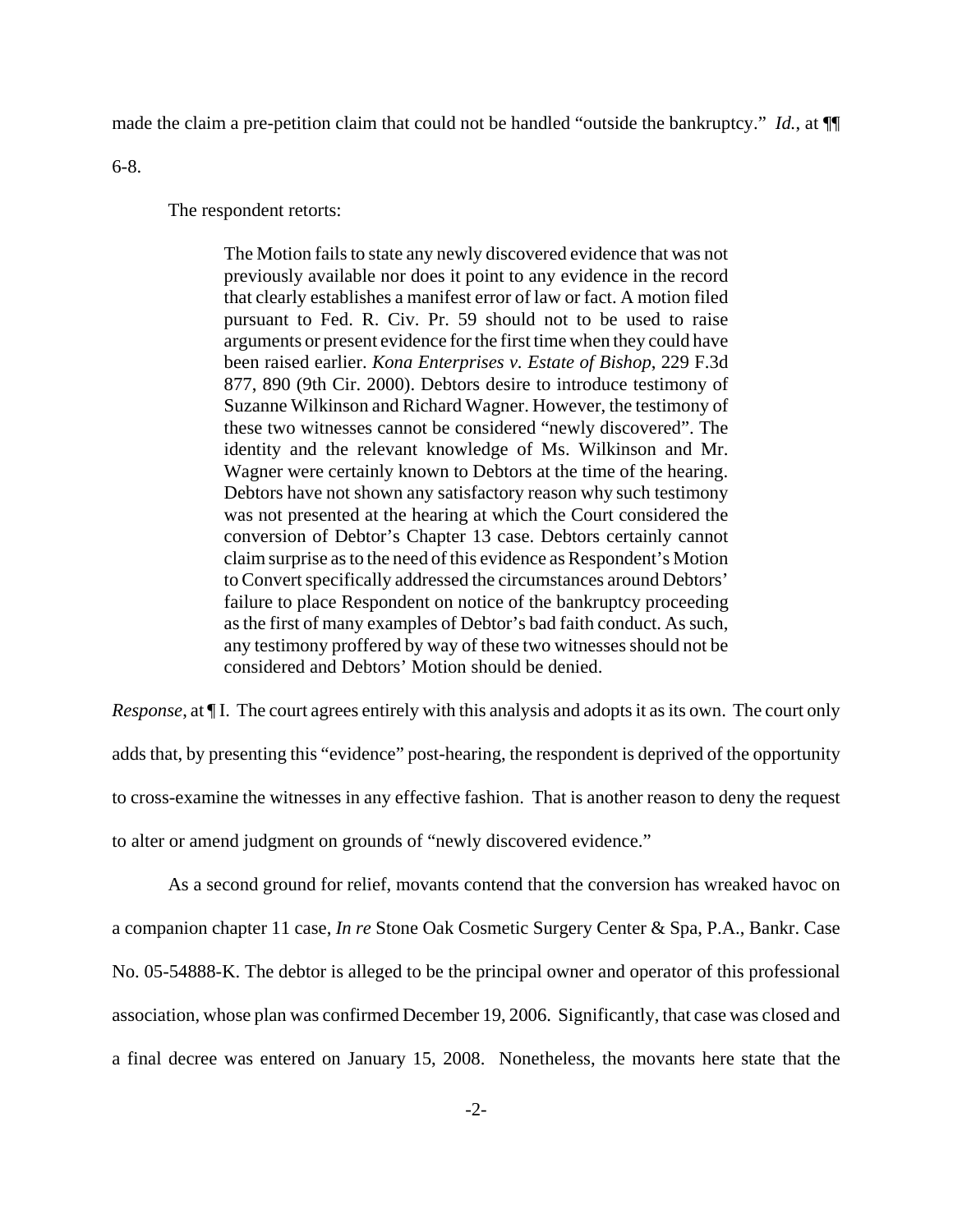conversion of this case renders further performance by the P.A. impossible, as the chapter 7 trustee

becomes the new owner of that entity. The movant also alleges, without elaboration, that the P.A.

"will not be able to make its plan payment because that entity will become as [sic] asset of the

Chapter 7 estate." *Motion*, at ¶ 17.

Respondent, with respect to this contention, states:

In their Motion, Debtors raise new arguments as grounds for the court to reconsider its decision to convert Debtors' Chapter 13 case to Chapter 7. Specifically, Debtors contend that: 1) conversion is not in the best interest of Debtors' creditors; 2) the standing of Respondent as an interested party; and 3) that the conversion of Debtors' case to Chapter 7 would have an adverse affect upon the Chapter 11 case filed by Debtors' business entity. However, Rule 59(e) may not be utilized to complete the presentation of a party's case after the court has ruled against the party. *In re Reese*, 91 F.3d 37, 39 (7th Cir.1996). In the present case, Debtor had the opportunity to raise each of these arguments at the hearing for the motion to convert Debtors' case. By failing to do so, Debtors have waived these arguments. As such, these arguments are not proper for consideration by the Court in a review of Debtors' Rule 59(e) motion.

*Response*, at ¶ III. Once again, the court entirely agrees with the analysis in the response. The court only adds that there are flaws in the argument with regard to the impact on the chapter 11 case.

One flaw is the debtors' mistaken belief about the chapter 11 process. A chapter 11 plan is not guaranteed success, nor is the reorganized debtor insulated by confirmation from the vicissitudes that might visit the debtor post-confirmation. *See Matter of Craig's Stores, Inc.*, 266 F.3d 388, 390- 91 ( $5<sup>th</sup>$  Cir. 2001) (reorganization envisages that "... out of the proceedings will come a newly reorganized company capable of sailing forth in the cold, cruel business world with no longer the protective wraps of the federal Bankruptcy Court"). One of those prospects is that the individual responsible for making the reorganization work may find himself or herself disabled physically, legally, or financially. That is but one of the many risks that the business would face regardless of